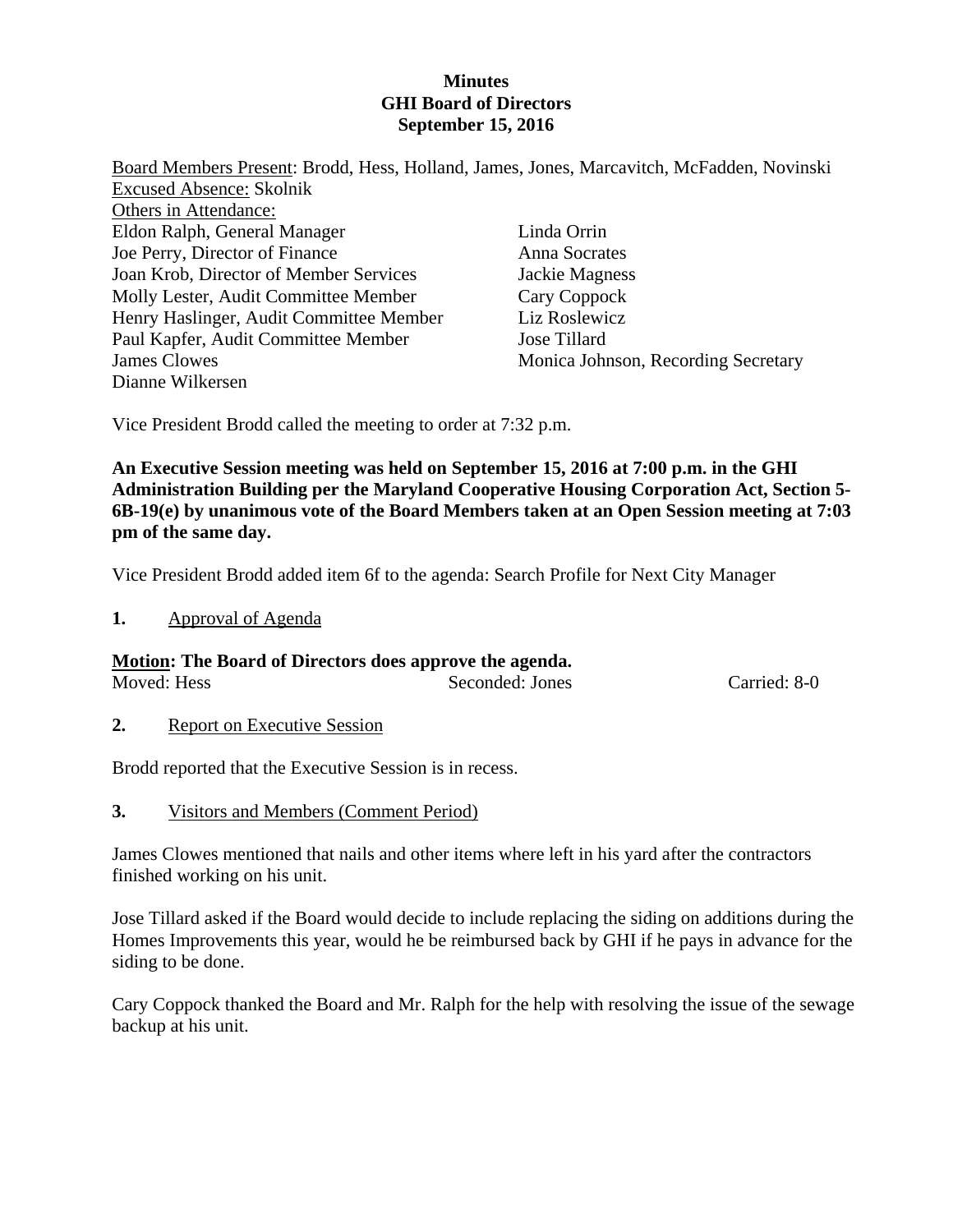## **4.** Approval of Membership Applications

**Motion: That the following members are accepted into the cooperative and membership is afforded them at the time of settlement:** 

- **Jou Waih Lau and Daniel J. Allen, Tenants by the Entirety;**
- **Kathleen Moors, Sole Owner;**
- **Sarah Schauffler, Sole Owner;**
- **Steven Sommers and Jo Ellen Sommers, Tenants by the Entirety.**

Moved: James Seconded: Hess Carried: 8-0

## **5.** Committee Reports

**Legislative and Government Affairs Committee** – Marcavitch mentioned that the LGAC will be meeting on September 26 with the Board on the zoning issue.

**Yard Task Force** – Brodd mentioned that the task force met for the first time and is preparing a survey of how people use their yard, and what they would like to see happen.

**Homes Improvement Program** – Director of Homes Improvement Program Sporney gave the following progress report:

- Windows have been installed in 234 of 327 units (71%);
- Siding has been installed on 156 of 201 units (77%);
- Doors have been installed in 121 of 327 units (37%);
- Electrical baseboards have been installed in 296 of 327 units (90%);
- Mini split heat pumps have been installed in 31 of 47 units (66%); and
- Attics were done two weeks ago.

Sporney also mentioned that as they are replacing the doors, members are finding out that the storm doors will not fit the new frames. Members are given the option to purchase storm doors directly from the vendor at a low price.

## 6a. Approval of Minutes: August 18, 2016 Special Meeting

# **Motion: I move that the Board of Directors approve the minutes for the August 18, 2016 special session meeting.**

| Moved: James | Seconded: Hess | Carried: 8-0 |
|--------------|----------------|--------------|
|              |                |              |

6b. Approval of Minutes: August 18, 2016 Regular Meeting

#### **Motion: I move that the Board of Directors approve the minutes for the August 18, 2016 regular session meeting.**  Moved: James Seconded: Hess Carried: 8-0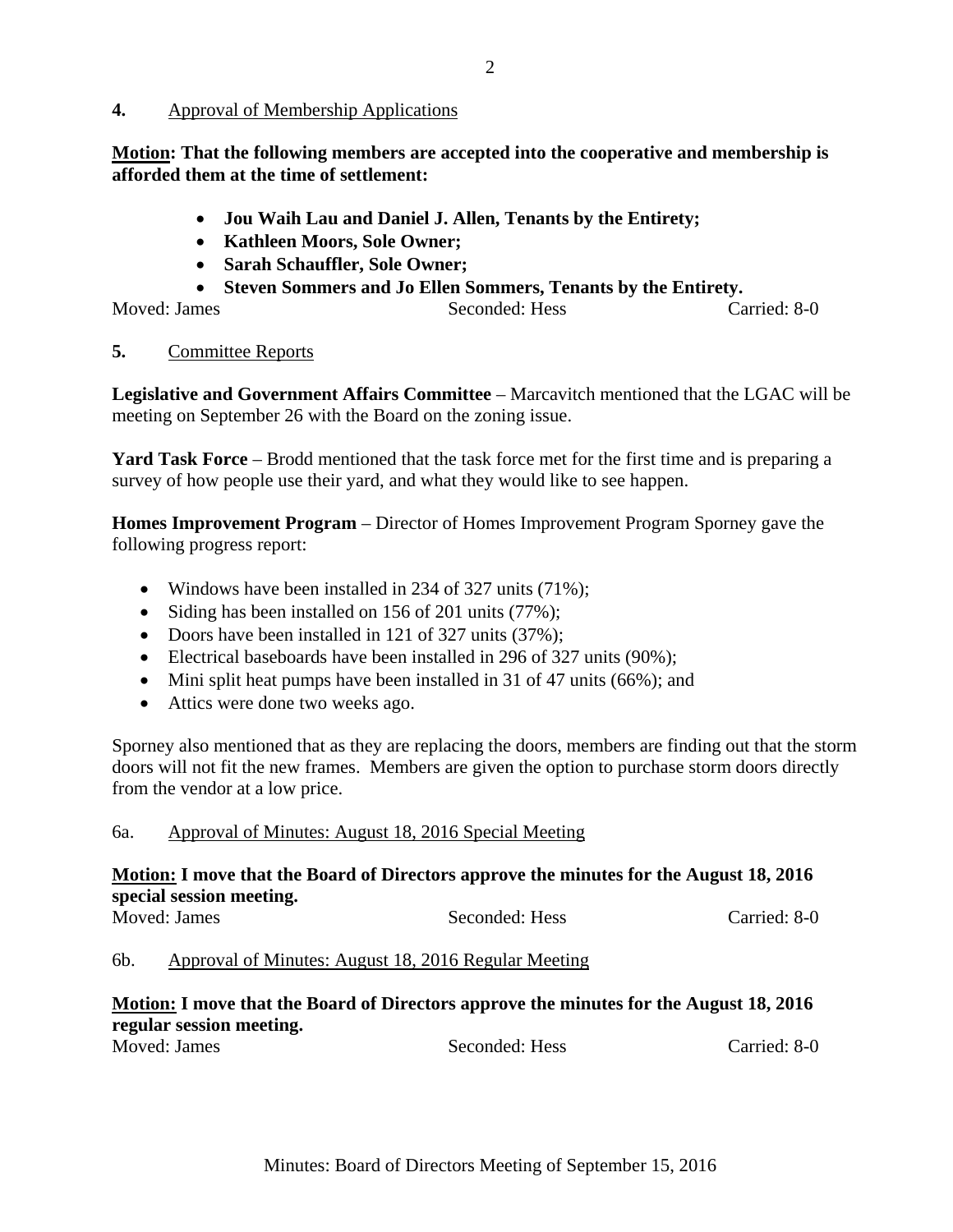## 6c. Certification of Yardlines for 7A-D and 10A-D Hillside Rd

The Yard Line Committee recommends that the Board certify yard plats for 7 A-D Hillside Road and 10A-D Hillside Road that the committee prepared. Staff submitted the recommended yard plats to the pertinent members for comment and did not receive any adverse feedback.

# **Motion: I move that the Board of Directors certify yard plats for 7 A-D Hillside and 10 A-D Hillside as presented.**

| Moved: Hess | Seconded: Jones | Carried: 8-0 |
|-------------|-----------------|--------------|
|             |                 |              |

#### 6d. Appoint Ad-hoc Committee to Recommend Changes to GHI's Bylaws

Ralph stated that the Board received a report from an Ad Hoc Bylaws Committee which included seven amendments to GHI's Bylaws that the committee recommended. The Board directed the Manager to submit three of the seven suggested amendments to an attorney for review. Those three amendments were accepted by the Board on April 7 and incorporated into the Bylaws after the membership approved them during the May 12, 2016 annual membership meeting.

The Board decided not to take action on four suggested bylaws' amendments because it felt that there wasn't ample time to fully deliberate them prior to the membership meeting.

Staff recommends that the Board appoint an Ad-Hoc Bylaws Committee as early as possible to review the Bylaws and recommend changes that may be needed. GHI's attorney should also review the Bylaws to ensure that they are up-to date with current laws. The membership should be requested to comment on the Ad-Hoc Bylaws Committee's recommendations before the Board directs that they be voted on for adaptation into the GHI Bylaws by the membership during the May 11, 2017 annual membership meeting.

# **Motion: I move that the Board of Directors appoint an Ad-Hoc Bylaws Committee to recommend amendments that should be made to GHI's bylaws. Further, I move that the Board of Directors authorize the Manager to engage an attorney to assist the Ad-Hoc Bylaws Committee with its review of the bylaws.**

Moved: Hess Seconded: McFadden Carried: 7-0

Novinski was out of the room during the vote.

#### 6e. Finance Committee's Recommendations re: Other Income Charges for 2017

The Finance Committee recommends that the Board of Directors consider the following proposed fee increases during its evaluation of the 2017 GHI and GDC budgets:

- Rent for storage boiler from \$100 to \$110
- Charge for Fee for Service (skilled labor) from \$60/hr to \$70/hr
- Charge for Fee for Service (correct violation) from \$60/hr to \$75/hr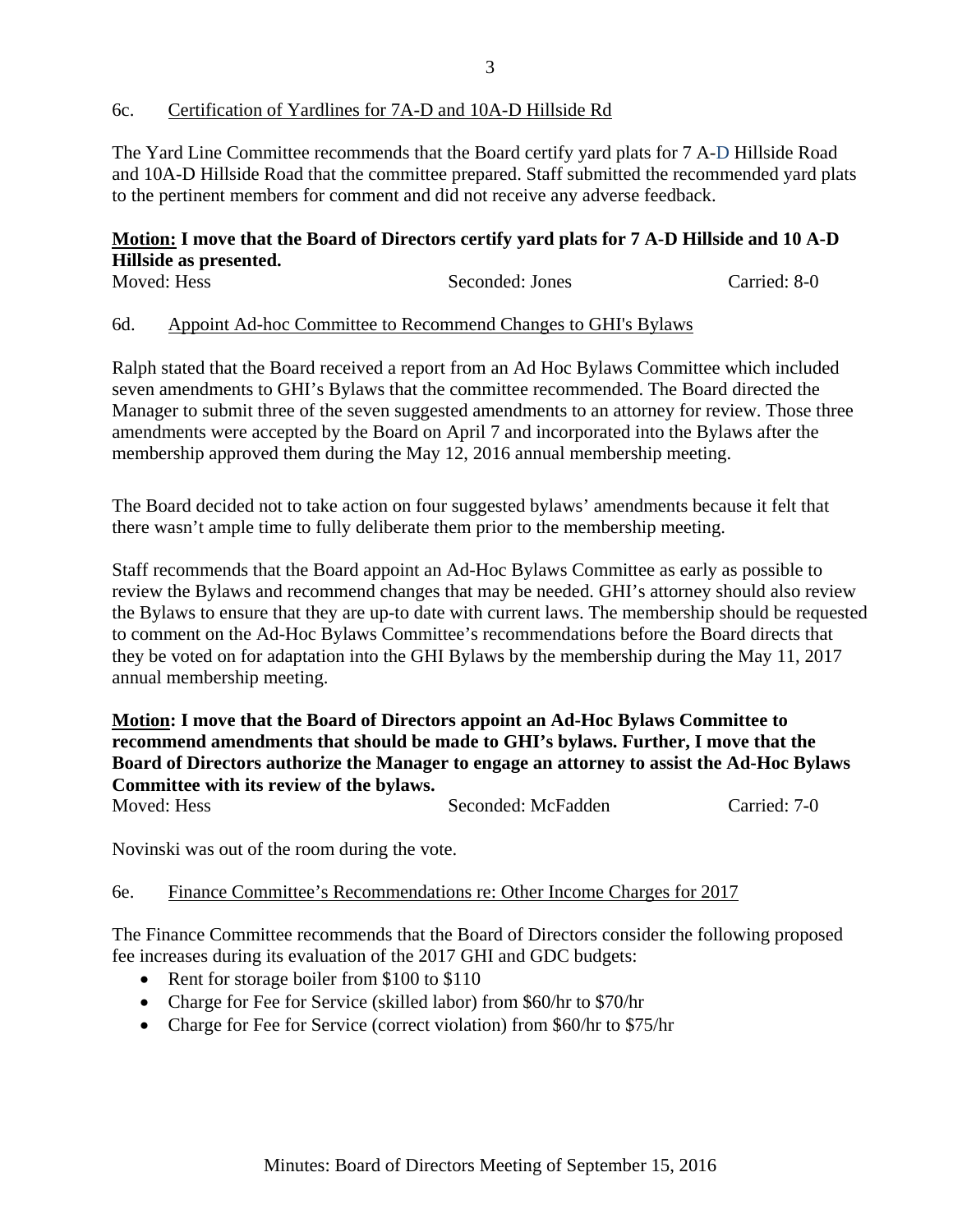# **Motion: I move that the Board of Directors approve the following increases in other income charges to members with effect from January 1, 2017.**

- **a) Rent for a storage boiler from \$100 to \$110**
- **b) Charge for Fee For Service (skilled labor) from \$60/hour to \$70/hour**

**c) Charge for Fee For Service (correct violation) from \$65/hour to \$75/hour**  Moved: Hess Seconded: McFadden Carried: 6-2 Opposed: Holland, Marcavitch

# **Motion: To postpone indefinitely.**

Moved: Holland Seconded: McFadden Failed: 4-4 In Favor: Novinski, Marcavitch, Holland, McFadden Opposed: James, Brodd, Jones, Hess

# **Motion: I move to amend the motion to remove part a) Rent for a storage boiler from \$100 to \$110.**

| Moved: Jones | Failed for lack |
|--------------|-----------------|
|              | of second       |

# 6f. Search Profile for Next City Manager

Mr. Michael McLaughlin (Greenbelt's City Manager) will be retiring at the end of this year. The Greenbelt City Council has hired Joellen Earl of GovHR to assist it in hiring the next City Manager. Ms. Earl has begun a process of meeting with stakeholders to help create a profile of the next City Manager. As a key stakeholder in the Greenbelt community, GHI has been invited to provide input.

Two meetings have been scheduled for stakeholders such as GHI to provide input into the profile. Stakeholder meetings will take place at 10:00 am or 4:00 pm on Monday, September 19, 2016. The meetings will be in the Municipal Building Council Chamber at 25 Crescent Road, Greenbelt. Input can also be provided by emailing directly to Greenbelt@govhrusa.com.

# **Motion: I move that the Board of Directors authorize Mr. Stefan Brodd (GHI's acting Board President) to represent GHI during an input session on Monday, September 19, 2016 at the Greenbelt Municipal Building Council Chamber, to help create a profile of the next City Manager.**

Moved: James Seconded: McFadden Carried: 8-0

A copy of questions will be attached to the official minutes.

- 7. Items of Information
	- a. Committee Task List
	- b. Monthly GHI and City Calendars
- 8. President

Vice President Brodd reminded the Board of the joint meeting with the Legislative and Government Affairs Committee on September 26, and the Strategic Plan Work Session on October 3 at 7pm.